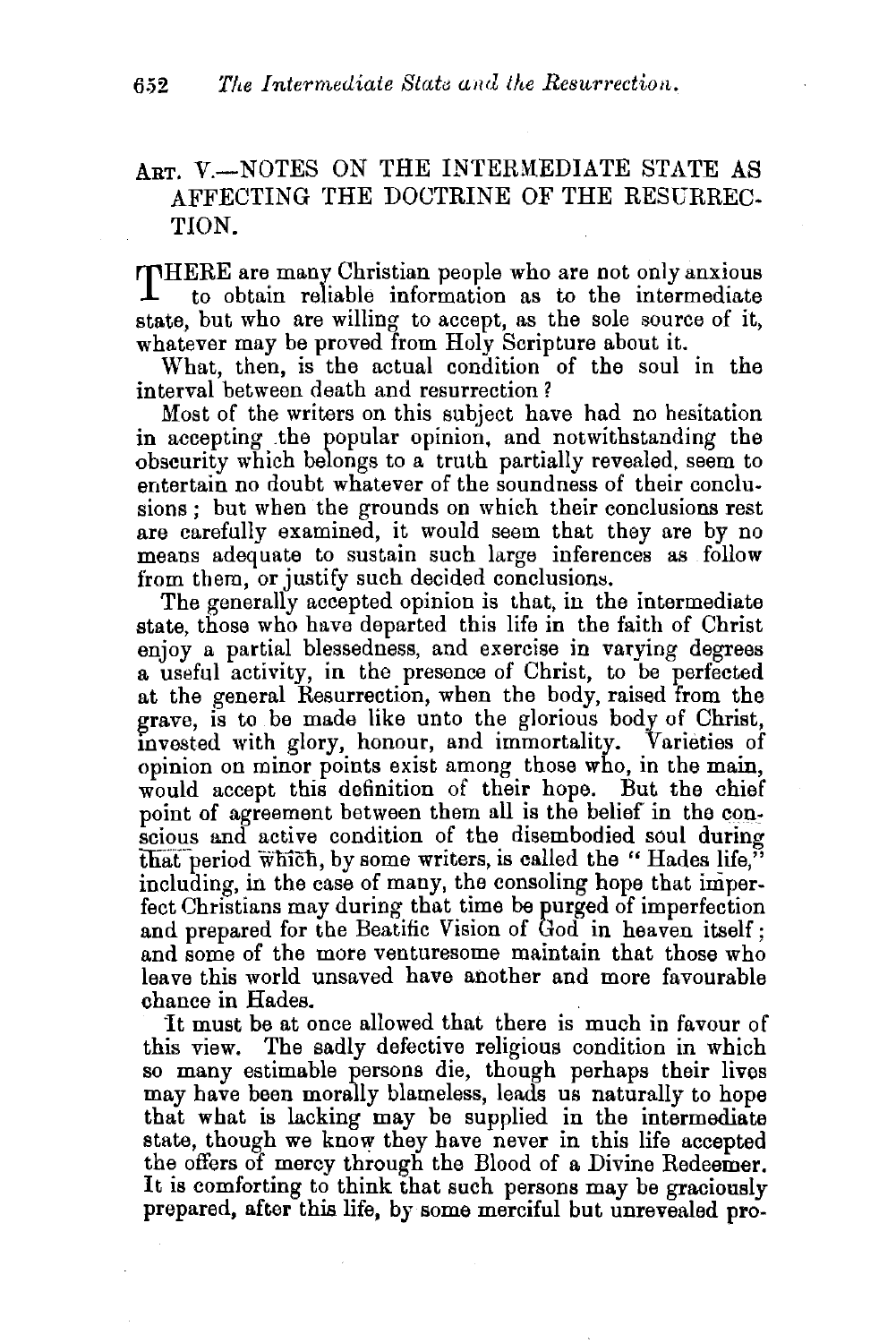cess, during the long years of the " Hades life," to sing the new song of all the saved, " Worthy is the Lamb that was slain," for He was slain for us.

There is, moreover, a deeper reason why this opinion finds many advocates. It is the instinctive action of the human mind itself. There is an almost insuperable difficulty, which all more or less experience, in conceiving the idea of continued existence apart from the conditions of time and space under which alone we know it here. This seems imperatively to demand a " Hades life " more or less like that we live on earth. Minds unused to abstract thought inevitably slip into the language of materialized conditions when thinking or speaking of the disembodied state. "The words Sheol" in the Old Testament and "Hades" in the New, meaning simply the "unseen," or "concealed," are probably used in Scripture to hide what we could not understand had it been revealed. They mark the limits of revelation, and touch the line beyond wh1eh our present faculties cannot carry us.

The question is how far the popular opinion is supported by Holy Scripture. At once the advocate for it will quote St. Paul-"absent from the body, present with the Lord"  $(2 \text{Cor. } v. 8)$ . But when the passage in which these words occur is examined, it is found that, so far from supporting the popular opinion, the Apostle here distinctly disclaims any desire for the intermediate state. "Our light affliction, which is for the moment, worketh for us more and more exceedingly an eternal weight of glory; while we look not at the things which are seen, but at the things which are not seen: for the things which are seen are temporal; but the things which are not seen are eternal. For we know that if the earthly house of our tabernacle be dissolved, we have a building from God, a house not made with hands, eternal in the heavens. For in this we groan, longing to be clothed upon with our habitation which is from heaven: if so be that being clothed we shall not be found naked. For indeed we that are in this tabernacle do groan, being burdened ; not for that we would be unclothed [or being burdened, in that we would not be unclothed], but that we would be clothed upon, that what is mortal may be swallowed up of life" (R.V.). Thus the only comfort St. Paul presents to us in tribulation is to be found in the Resurrection, as the exclusive object of the Christian's hope. The eternal house in the heavens not made with hands cannot refer to disembodied existence.

The only reference in this text to that existence is to disclaim any desire for it, and neither in this passage nor in any other, is that state presented to us as an object of desire, or  $a + b$ source of consolation. But if the notion of partial blessedness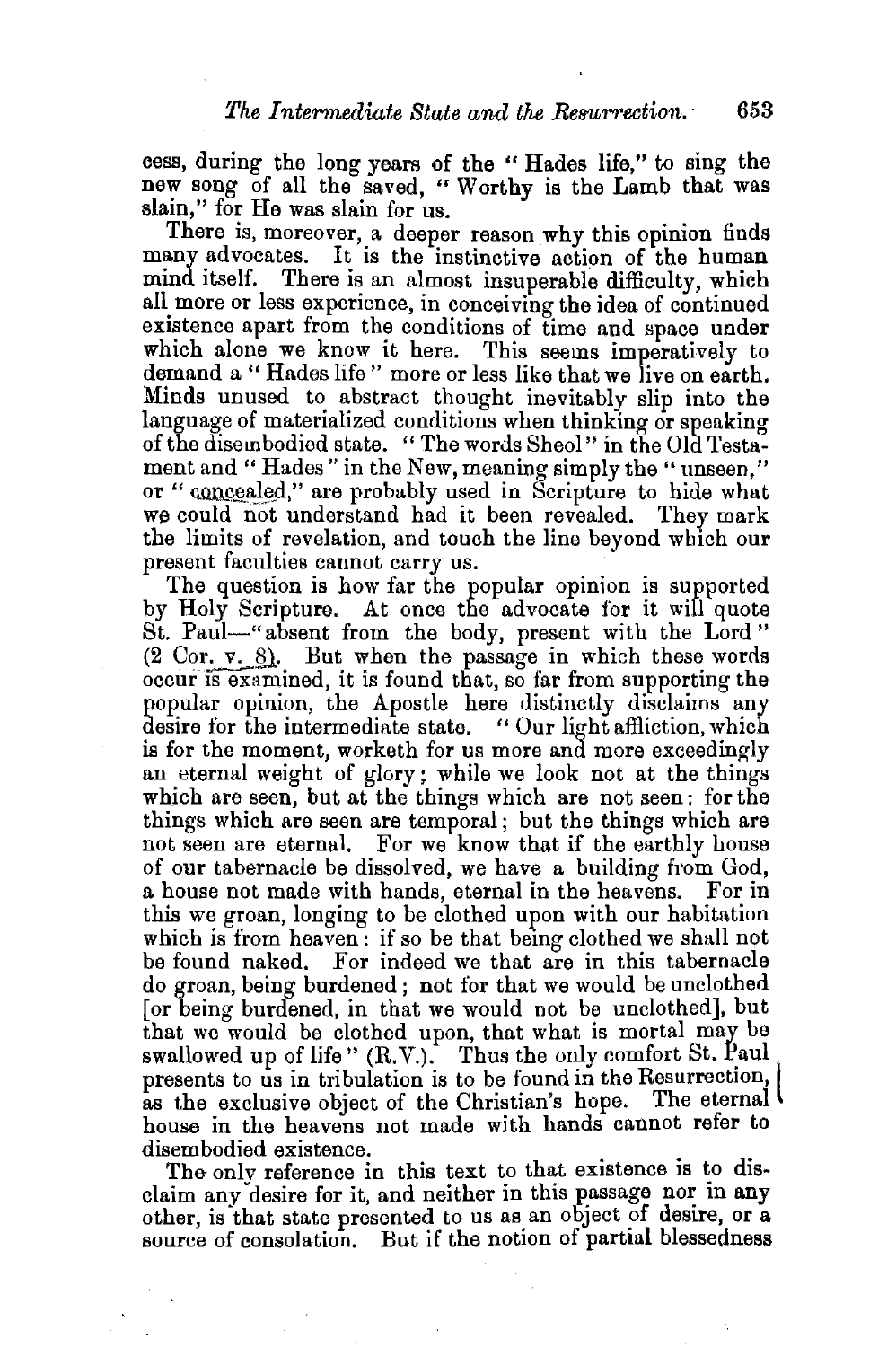before the Resurrection were true, how could St. Paul have declared he did not wish for it? and how impossible it would be to explain his silence as to such blessedness had it been revealed to him. In the words "absent from the body, present with the Lord," or, as R.V., " at home with the Lord," St. Paul speaks of two contrasted states of embodied existence-i.e. "this body of flesh and blood in which we groan, being burdened," and that state for which a spiritual body is to be given to us at the Resurrection (Cor. xv. 38), liberated from infirmities and sins, but retaining that identity which belongs to each one of us as our recognisable personality.<sup>1</sup> But the intermediate state being a disembodied state, is passed over unnoticed, or noticed only to be disclaimed as an object of desire. The Apostle steps across the gap between the two conditions of which he treats as if the transition from this body to that were instantaneous. Had there been any preresurrection consolation, or any hope of supplying in that interval the defects of this life, this was the place to say so; but so far from referring to any hope in that interval, this passage is found, when closely examined, to tell

against it.<br>The parallel passage (Phil. i. 23), "having a desire to depart and to be with Christ, which is far better," falls under the same category. To "depart" is to be "absent from the body," to be with Christ is to be raised with Him; and if, as we have seen, the Apostle in the former place disclaims the intermediate condition, we must understand that disclaimer here, as no contradiction can be supposed between these two parallel statements. To St. Paul his departure would be instantaneous glory with no conscious interval. Here, as everywhere else, his mind passes across the interval unnoticed, and he speaks to the Philippians in the language of his waking consciousness, with no reference to his sleeping in the disembodied state, which would probably have been unintelligible to them.

<sup>&</sup>lt;sup>1</sup> The ancient Egyptians, who thought much and profoundly on the future state, as their constant use of the scarabæus testifies, divided man into four parts-body, soul, intelligence, and ka. The ka seems to have been the personal identity or bodily appearance of the man, and the oath used by Joseph, "By the life of Pharaoh," should probably be "By the  $ka$ of Pharaoh," the most sacred thing in Egypt. This *ka* was represented by a model of the man, made with minute exactness in durable materials, and placed in his secret tomb, to be ready for his resurrection. Such a *lea* is the green diorite image of Cephren, builder of the second pyramid, quite a miracle of workmanship, and now placed, by what some think sacrilegious hands, in the Gizeh Museum. The Sheyk el Beled is another instance, in wood, in a lower rank of life, of the  $k\alpha$  of a sturdy agricul-<br>turist.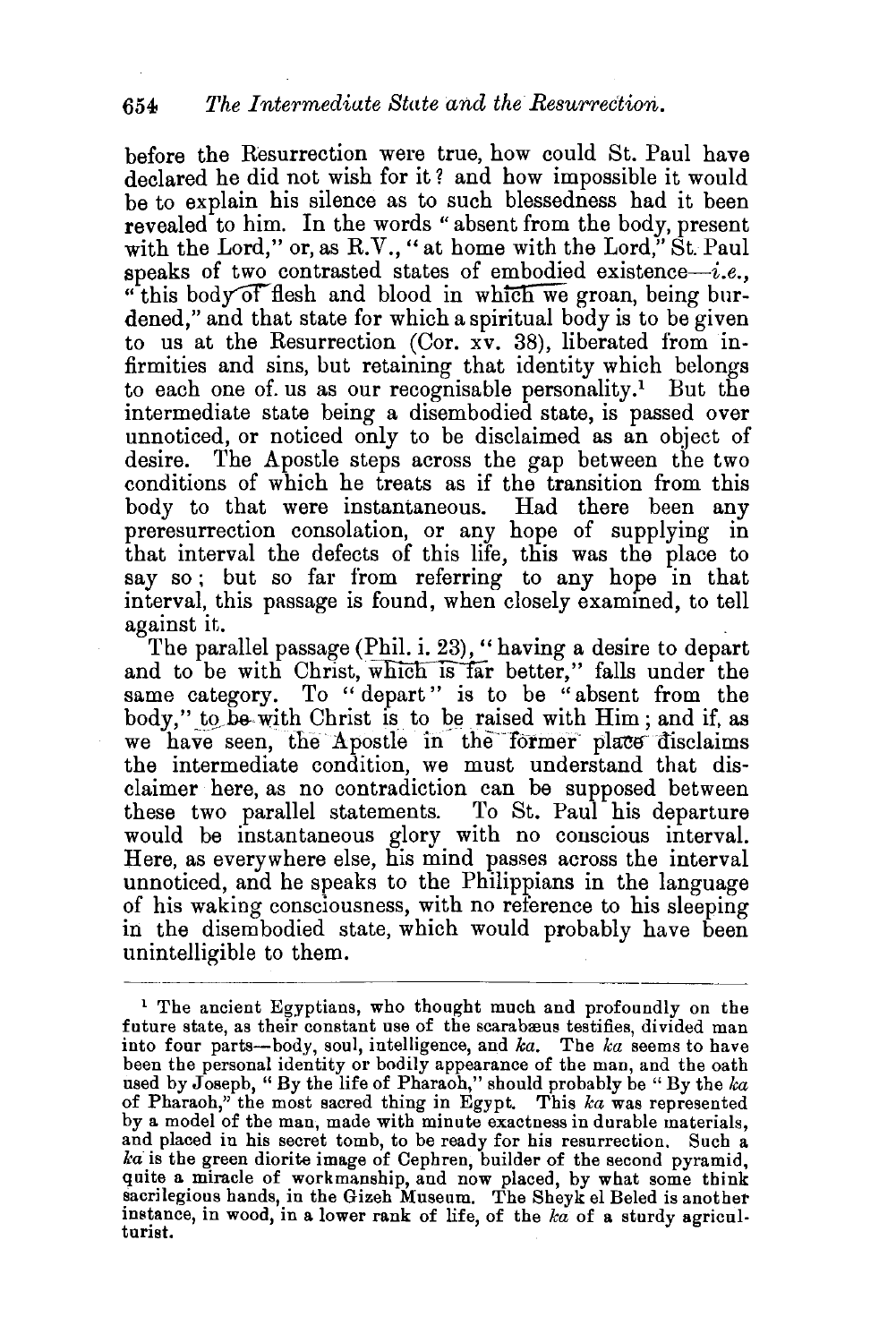We observe the same reticence as to the intermediate state in that passage in which our Lord establishes from the Old Testament the doctrine of the Resurrection-St. Luke xx. 37,38: "that the dead are raised, even Moses showed in the place concerning the bush, when he calleth the Lord the God of Abraham, and the God of Isaac, and the God of Jacob. Now He is not the God of the dead, but of the living, for all live unto Him." Continuous life of some sort is implied here; but, without noticing that period during which there is no bodily life, the Lord proves the resurrection-i.e., the fully restored life of " body, soul, and spirit "-by the use of the present tense. He says God is the God of the living, which they are and must become, or He would not be their God. In order to this they must rise; therefore, there must be a resurrection. " Master, thou hast well said," was the comment of the Scribes, who accepted the argument as conclusive.

Thus in 1 John iii. 2, " Beloved now are we the sons of God, and it is not yet made manifest what we shall be. We know that when He shall be manifested, we shall be like Him ; for we shall see Him even as He is; and every one that hath this hope set on Him purifieth himself, even as He is pure." We look in vain for any reference, however oblique, to the intermediate state in this passage, where, if the common view is correct, we should certainly expect to find it. Assimilation to the likeness of the Lord is presented to us as the result of personal intercourse with Him; but there was to be no realization of this till the time when He should " appear the second time, without sin unto salvation," at. the Resurrection. St. John evidently did not expect to see Him in the intermediate state, or at any time before his own resurrection. And it was this hope, and not the hope of any intercourse in the period of " partial blessedness," that purifies.

So in 1 Thess. iv. 13-18, where the object of the Apostle is to console the bereaved, we find St. Paul pointing believers on beyond the intermediate state, to which he makes no reference whatever, where, if true, his object would have demanded it. " I would not have you ignorant," he says, " concerning them that fall asleep, that ye sorrow not, even as the rest, which have no hope; for if we believe that Jesus died and rose again, even so them also that are fallen asleep in Jesus will God bring with Him. For this we say unto you by the Word of the Lord, that we which are alive, that are left unto the coming of the Lord, shall in nowise precede them that are fallen asleep. For the Lord Himself shall descend from heaven, with a shout, with the voice of the archangel. and with the trump of God : and the dead in Christ shall rise first: then we that are alive, that are left, shall together with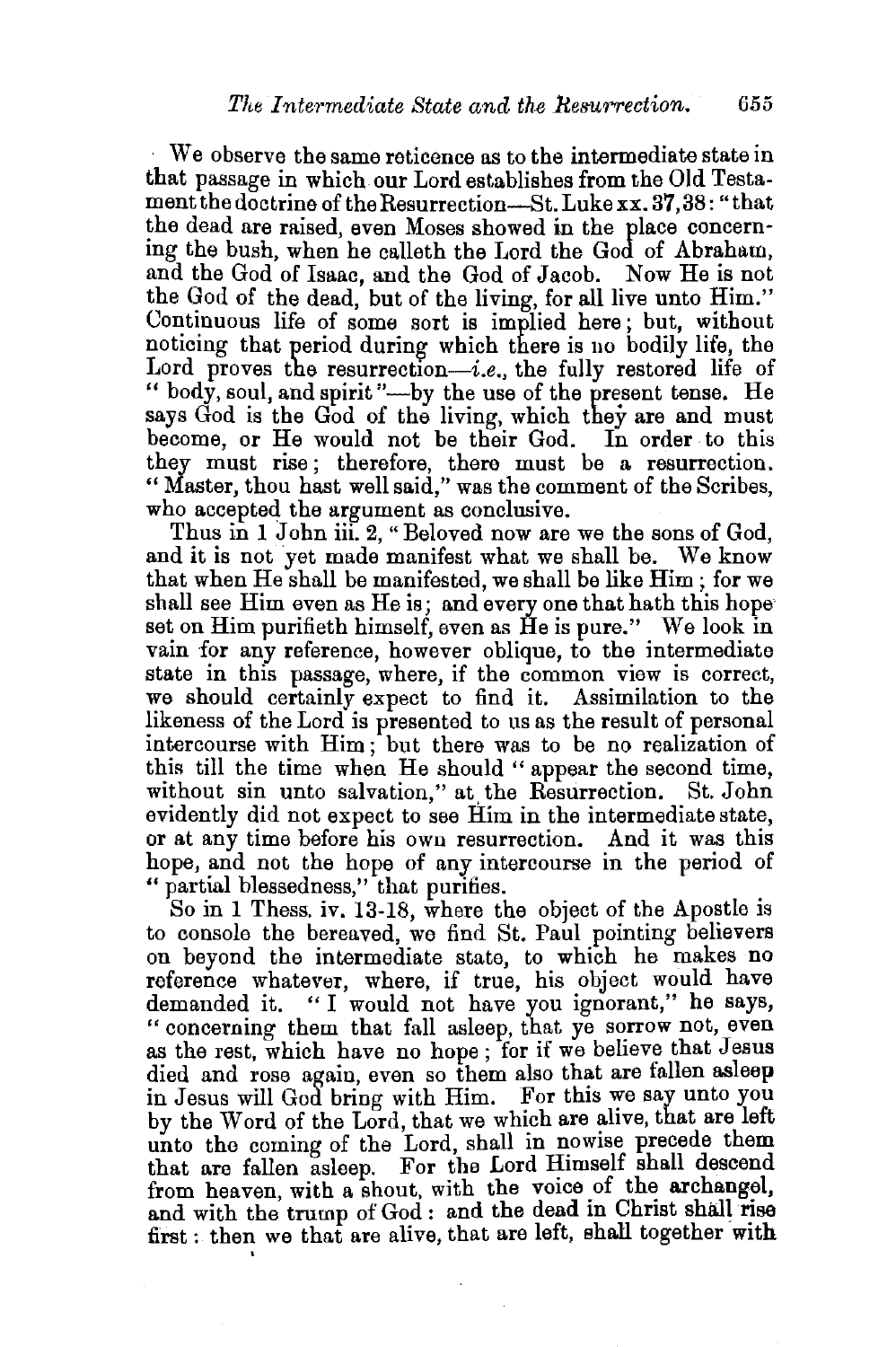them be caught up in the clouds to meet the Lord in the air : and so shall we ever be with the Lord. Wherefore comfort one another with these words." Can we reasonably suppose that had there been a conscious partial blessedness in the intermediate state (full, as is represented, of recognitions and· preparations for the more blessed future) that St. Paul could m such a place as this have passed it over absolutely unnoticed? For I suppose no one would contend that this passage has any reference whatever to the " Hades life "; but where, if not here, could we look for it ? Surely such unvarying silence is significant, and should give pause to those who think there is no doubt about the truth of the prevailing opinion.

Job xix. 26 stands thus in the Revised Version : " After my skin hath been thus destroyed, yet from my flesh shall I see God, whom I shall see for myself, and mine eyes shall behold, and not another." The alternative reading of the margin, "without my flesh," seems excluded by the reference to his bodily eyes; so that by the text of the  $R$ .  $V$ , the writer of this most ancient book expects to see God in the body after his painful flesh in which he then lay had been destroyed—excluding, therefore, the disembodied state. And why excluded? Because the entire man—body, soul, and spirit—is necessary to all conscious action of thought, speech, or vision; and a man cannot be said to be alive, in the fullest sense, unless he be possessed of all the component parts of his nature, though we learn that his spirit may "sleep in Jesus" when apart from his soul and body; for "the dust returns to the earth as it was, and the spirit returns to God who gave it" (Eccles. xii. 7).

When we come to the *locus classicus* on the subject of the resurrection-i.e., 1 Cor.  $xv$ . we find that a future state of conscious blessedness was undoubtingly believed by those to whom he wrote; but it would seem they erred, as many do now, in looking for it before the resurrection. "If the dead rise not,'' he says, then " those fallen asleep in Christ have perished " (verse 18). So there was for them no "partial felicity," and no felicity at all except in and by resurrection, when their felicity would be complete. Thus in the order of the future events given in verses 23, 24 it is " Christ the first-fruits, then " (with no noticeable intermission) "they that are Christ's at His coming." Then cometh "the end." All the Apostle's hope of recompense for his toils and. trials and temporal sufferings was solely at the resurrection. This is indisputable, whatever reasons we may suppose for the fact. The "Hades life" is absolutely ignored all through this crucial passage, and the same must be said of Rom. viii.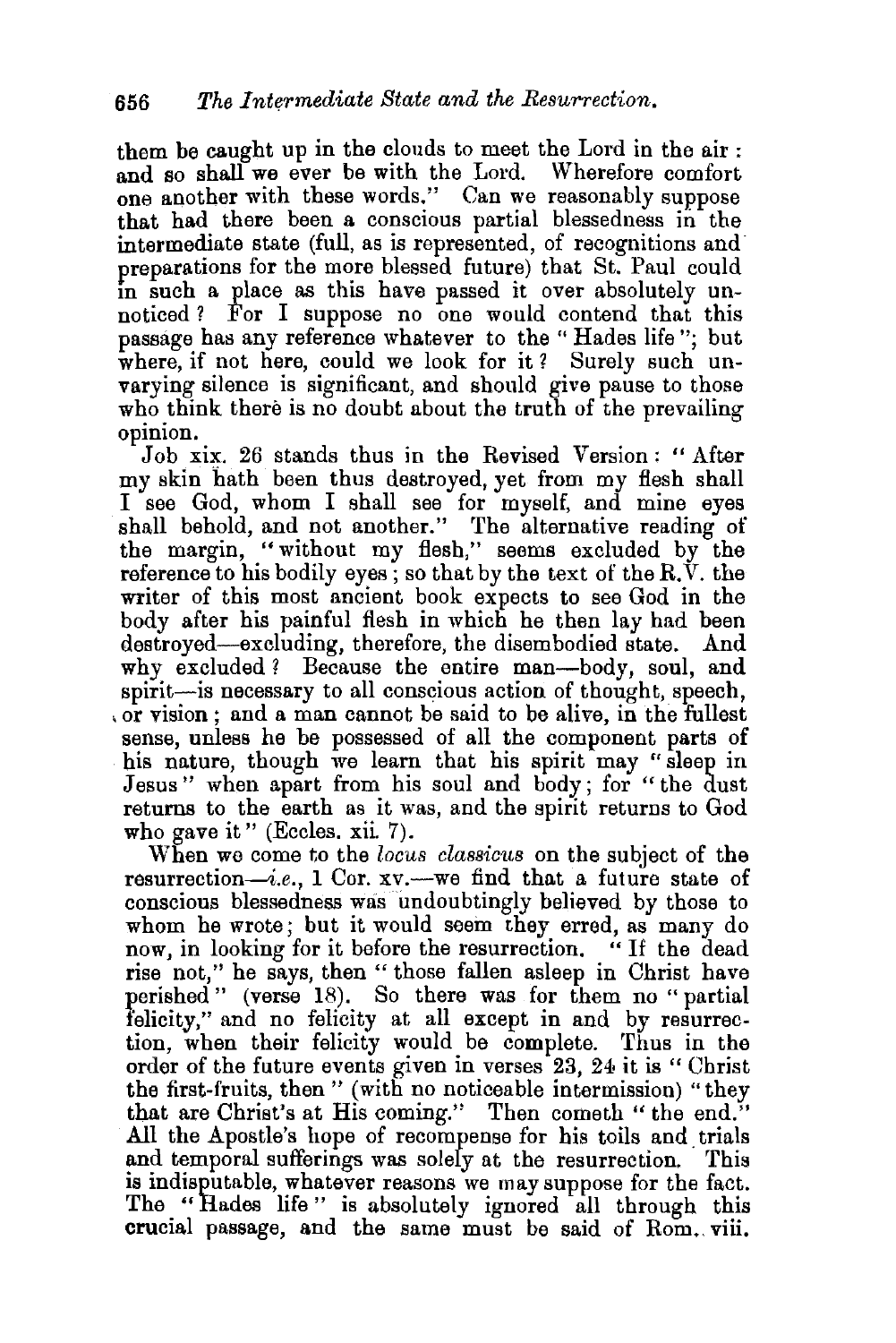19-25, where our future hope is so fully described. Present suffering is placed in direct contrast with future glory, with no hint of a middle condition of any kind; and what we, with a groaning creation, are said to wait for, is not a disembodied blessedness, but the final act of redemptive power—the restoration of bodily existence by the gift of a new spiritual body at the instantaneous change  $(1 \text{ Cor. } xy, 52)$ , by which, without loss of identity, we shall be made like Him whom we have loved. How St. Paul could have overlooked the partial blessedness and perfecting process of the "Hades life," had such an important stage or step to glory existed, is inexplicable.

Take as another instance  $2$  Tim. iv,  $6-8$ . I am aware that some great German scholars think St. Paul was mistaken; but whether he was or not, it is abundantly clear that he looked for nothing till the Lord's coming, when he was to receive the crown of righteousness, "which,'' he says, "the Lord, the Righteous Judge, shall give me in that day, and not to me only, but to all them that have loved His appearing." All mention of the disembodied state is studiously excluded from his anticipations, which is unaccountable if he knew that he would retain his consciousness and be actively employed during that long period, and in the enjoyment of his Master's presence in that section of Hades (as is imagined) prepared for saints and called "Abraham's bosom."

So the Psalmist teaches us to look from this life directly on to the resurrection (Ps. xvii. 15): "I will behold Thy face in righteousness: I shall be satisfied," he says, " when I awake in Thy likeness." He looks forward to the sleep of death, and on beyond it, not to any disembodied waking, but to perfect satisfaction when he wakes from that sleep in the likeness of his Saviour. All the mystery of a life preserved in Hades, though not in full possession of living powers, is invariably all through the Bible hidden under that term " sleep," and what is healthy sleep but life maintained un· consciously? Dreamless sleep is absolutely unconscious. Can we, therefore, rationally crowd into that expression all the imaginary activities of purgatorial preparation for judgment, together with all the half-happy, half-regretful intercourse with each other and the Lord, which has been enlarged upon, poetically and unpoetically, by those who have turned the " sleep in Jesus," which is promised us, into a period of unsatisfied longing and eager anxiety in the "Hades life"? Had these fancies any solid ground in Scripture, the Psalmist must have said, "I shall be satisfied when I fall asleep in Jesus," for he would' then have been consciously present with the Lord. which is the source of all satisfaction.

The writer of the Epistle to the Hebrews seems to have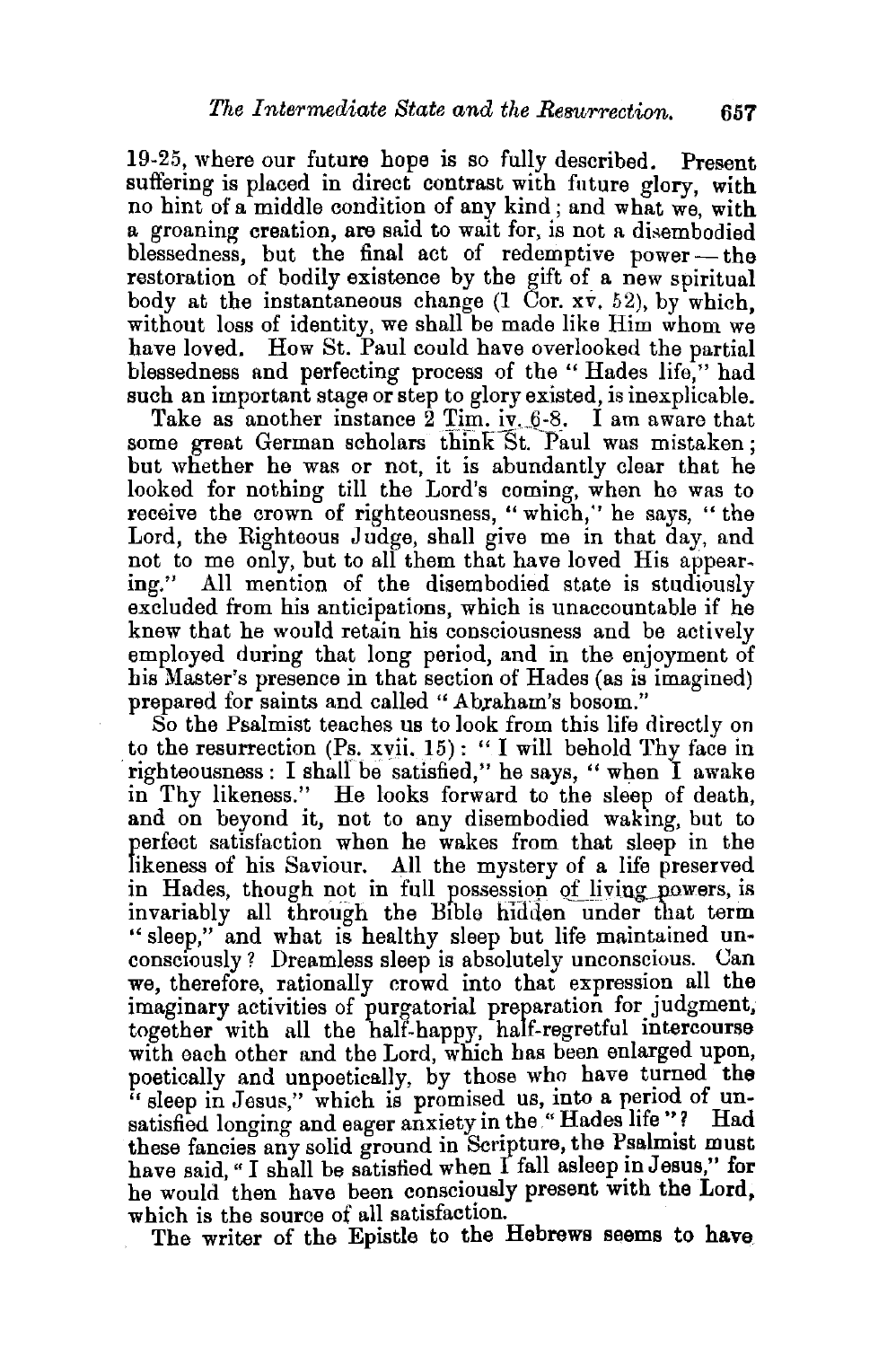. been of the same opinion with St. John and St. Paul in this matter. He says  $(\overline{x}i. 39, 40)$ : "These all, having had witness borne to them  $(R.V.)$  through their faith, received not the promise" (that is, the full accomplishment of the purpose of God in gathering in the last of the elect before all were glorified) ; " they were tortured, not accepting deliverance that they might obtain a better resurrection "; so that it is evident they had no hope of any comparative bliss before that event. For if Christian souls at death at once enter on partial bliss in the presence of their Redeemer, what place is there, in their case, either for a resurrection to life or for a day of judgment at all, either that of the  $\beta \hat{n} \mu a$  (2 Cor. v. 10) for reward of service, or of the Great White Throne (Rev. xx. 11) for the rest of men? But in 2 Tim. iv. 1 we read of "the day when the Lord Jesus shall judge the quick and the dead, at His appearing in His Kingdom." If each person is judged at death, and then at once ushered either into a halfhappy life with Lazarus, or the torments of Dives, what can be understood by this Judgment Day ?

Abraham is said to have " looked " on from his tent life, " for a city that hath foundations, whose builder and maker is God." Only by resurrection can he realize this promise, which has never yet received its fulfilment! The statement may be safely hazarded that never, in any case, is Death represented as the time of Judgment, but a future day, when all accounts shall be wound up; and the intermediate state is significantly left out of consideration as a time when men are "out of the body." Ps. vi. 5: "For in death there is no remembrance of Thee: in Sheol who shall give Thee thanks?" implies that there should be no active worship in Sheol or Hades, or till the final deliverance at the resurrection. So in Ps. xxx. 9 : "What profit is there in my blood when I go down to the pit [grave] ? Shall the dust praise Thee? shall it declare Thy truth?" And in Ps. lxxxviii. 10: "Wilt Thou show wonders to the dead? shall the dead arise and praise Thee? Shall Thy loving-kindness be declared in the grave, or Thy faithfulness in destruction? (Abaddon, Job vi. 6). Shall Thy wonders be known in the dark, and thy righteousness in the land of forgetfulness ?" If those in Sheol are consciously and actively present with the Lord, this language could not be applied to them by any stretch of accommodation. The description of the intermediate state here given, as "the dark," "the land of forgetfulness," and "destruction," is very different from, and, I venture to say, quite incompatible with, the popular notion. So in Ps. civ. 33, "I will sing unto the Lord as long as I live: I will sing praises to my God while I have my being," implies that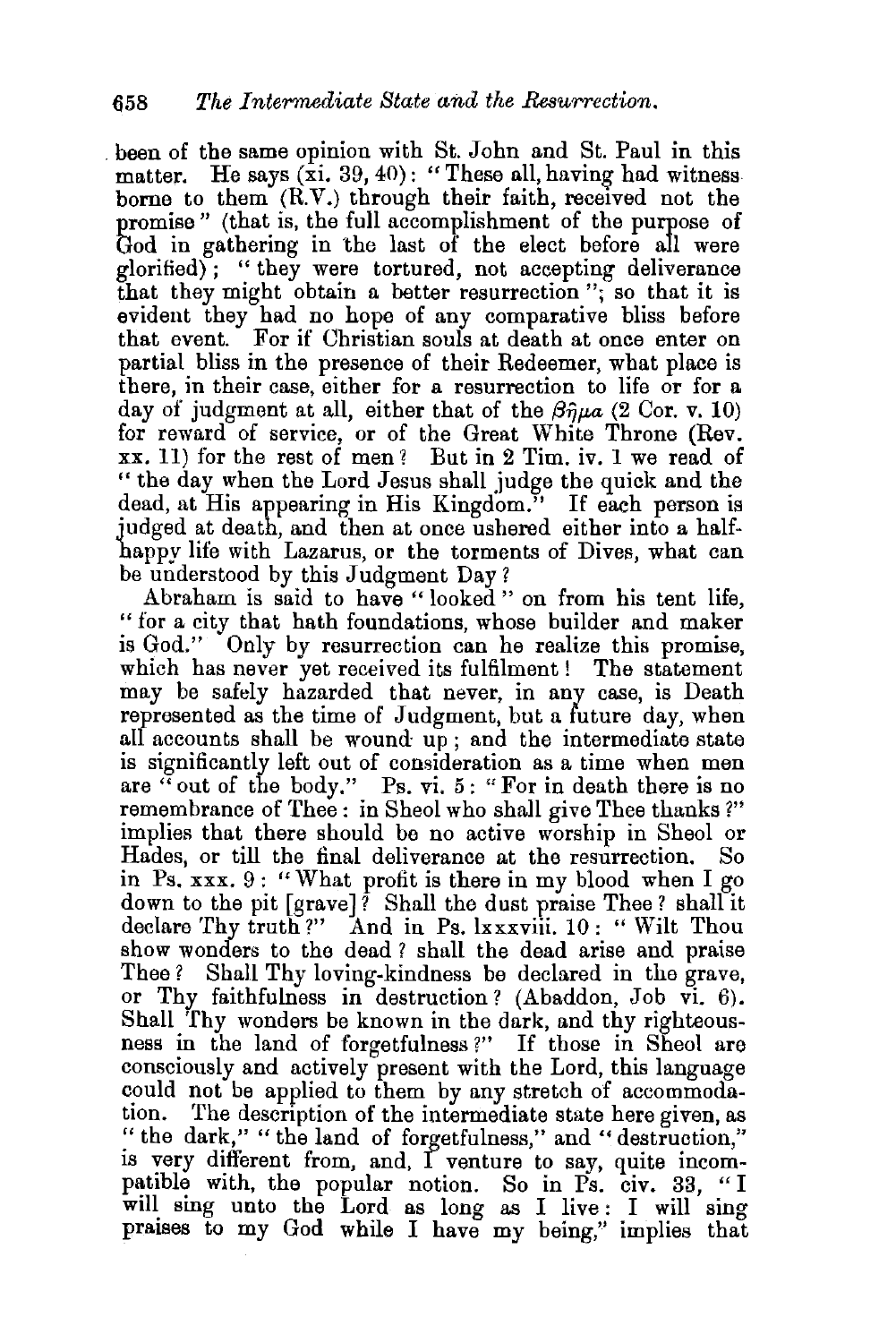he would cease to do so as soon as he was dead, during the intermediate period. All his hopes of doing so were, as the following verses prove, connected, not with a disembodied state, but with resurrection. Then Ps. cxv. 18: "The dead praise not the Lord, neither any that go down into silence,'' could hardly state the case more clearly. "Silence" agrees with all other inspired representations of that condition. of man he says  $(Ps. \cosh 4)$ : "His breath goeth forth, he returned to his earth; in that very day his thoughts perish." I have never met with any attempt to square these distinct denials of intermediate consciousness with the usual opinion on the subject, to which they seem to be in direct opposition, as is also the statement of Eccles. ix. 5 : " The dead know not anything"; or, verse 10: "There is no work, nor device, nor knowledge, nor wisdom, in the grave, whither thou goest "; and with Ps. civ. 29 : "Thou takest away their breath, they die and return to their dust. Thou sendest forth Thy Spirit, they are created: Thou renewest the face of the earth "-referring, we may suppose, to the resurrection, which in one sense is a physical re-creation. In Isa. xxxviii. 18, 19 : " The grave cannot praise Thee, Death cannot celebrate Thee : they that go down into the pit cannot hope for Thy truth. The living, the living, he shall praise Thee as I do this day." Passages like this cannot be ignored, or treated by the reverent student of God's word as mere poetical hyperbole ; nor, on the other hand, should they be pressed beyond their intention.

But when we come to consider those Scriptures which are alleged in favour of intermediate consciousness, we find the weakness of the case when such an acted parable of glory as the Transfiguration is forced into the service ; as if the actors in that " vision " were disembodied souls! The plain purpose of the "vision" was to prefigure the day of restitution, wben such bodies as appeared to the three witnesses would be given to Moses and Elias-if, indeed, they were not then temporarily given them for that special appearance. No one doubts that Moses and Elias were there embodied, whether temporarily or only in appearance; they were shown as what they shall be "in glory" (which absolutely excludes the silent darkness of the intermediate state). Our Lord Himself was "metamorphosed" so as to represent Him in the form He will assume when He "comes in His kingdom," or when "the Kingdom of God comes with power," as St. Mark phrases it. That kingdom is to be established, as we all agree, when He returns to earth and calls up His people to meet Him, to return with Him. Mistake here is impossible. For if Moses and Elias were embodied, what has their appearance (whether real or only visionary) to do with the condition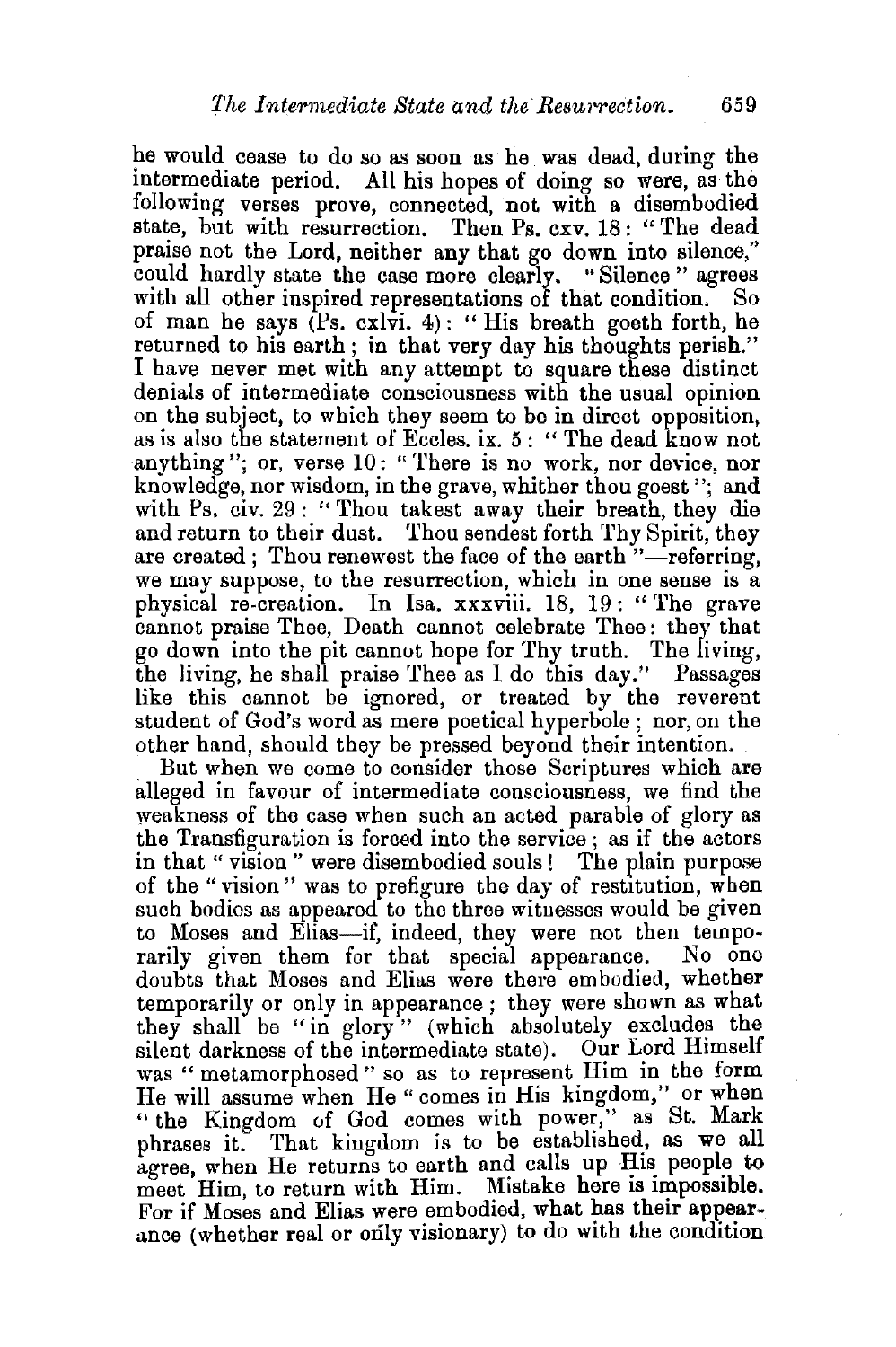of disembodied souls ? They no doubt represented the two classes of which St. Paul speaks-those that are to be raised, and those that are alive and are left till the coming of the Lord.

I suppose no text is more frequently used to prove the popular notion than the words of our Lord on the cross to the penitent malefactor. A great deal of ingenuity has been expended in attempts to show that paradise meant the intermediate state.1 But it can hardly be disputed that paradise was a figurative phrase uniformly but perhaps, vaguely, used by Jews for future happiness and glory, as Sheol and Hades were for the silence of the unseen condition-a condition, be it remembered, from which even our Lord desired deliverance: " My flesh shall rest in hope *for* Thou wilt not leave my soul in Hades," which to our Lord was more a state for aversion than for hope or happiness. It is hardly conceivable that the Lord would have turned away the mind of the poor sufferer from the glories of the kingdom in which he prayed that he might be remembered, to expect relief amid the gloomy shades of Sheol! If good people would but consider what was the prayer to which our Lord's words were the gracious reply, mistake would be less easy. "Lord, remember me when Thou comest in (or into) Thy kingdom "-i.e., when "He shall come in the glory of His Father and the holy angels." The "Hades life," of which so much is made, was wholly omitted, both in the petition and in the reply which granted it. Had that petition been to be remembered in Hades, his reference to "the kingdom" would have been irrelevant. The robber asked for a place in that glorious kingdom, which will not be set up till the resurrection, which clearly he anticipated, and his prayer was granted in terms which convinced that dying man that, to his consciousness, his entrance on it would be not far off, but immediate—" To-day," etc. If the man had heard any of the prevalent Jewish fancies about the " Hades life," he utterly ignores them in his pathetic prayer ; and the Lord, in replying to him and granting that prayer, does the same, using, as ever, not abstract language, but that of the man's apprehension. To anyone whose mind is not warped by such Jewish fancies our Lord's reply is a clear indication that between the cross of shame and the crown of glory there was no conscious interval whatever.<br>• Of the parable of the Rich Man and Lazarus it is enough

to say it is a parable ; and, as Trench insists, parables must

<sup>1</sup>In 2 Cor. xii. 4 St. Paul understood paradise to be, not Hades, but "the third heaven." The word "paradise" only occurs three times, and the two other occasions are clearly irrelevant, one being the parable of Dives and Lazarus and the other the highly metaphorical prophecy in Rev. ii. 7.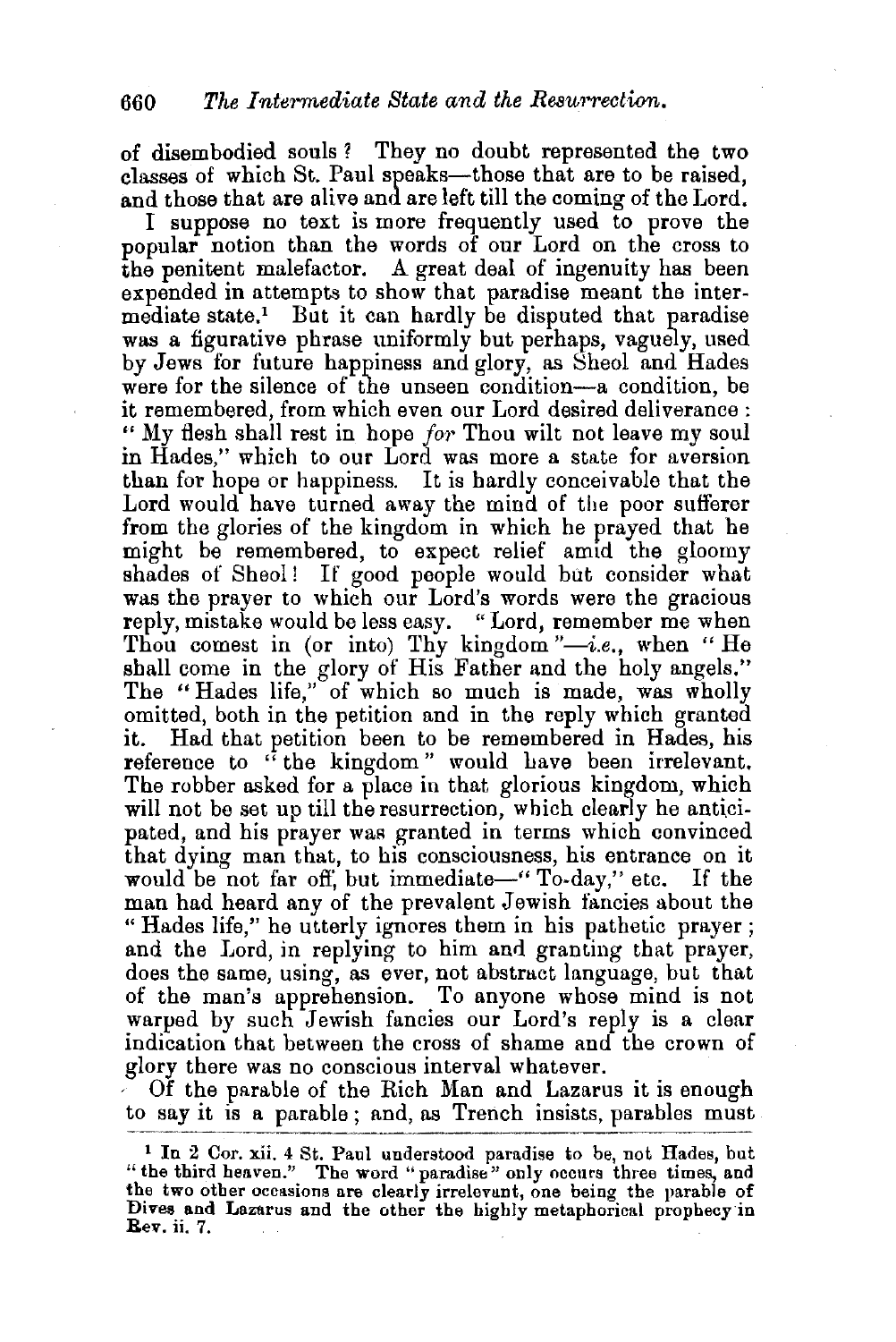not be used for other than their proper purposes. To suppose that these two characters were real men is to abuse the parabolic method of conveying instruction. But it would be easy to point to the tongue of Dives to prove he was in the body, and therefore not disembodied, and therefore not in the condition inferred. He is said to be "in torment "; but the idea of a separate division in Hades for such as he, is, of course, unauthorized assumption. The parable draws a striking contrast between a future state in torment and a future state in peace, Hades answering to the one and "Abraham's bosom" to the other, when hereafter the earthly conditions of the two characters are reversed. No more than this can be got out of it, as it is not intended to teach anything more than this.

The confessedly figurative language of Rev. vi 9, 10, which some advocates have tried to press into the question, is open to the same objection. " I saw under the altar the souls of them that were slain for the Word of God," etc. This confessedly refers to events yet future, and throws no light upon the present or past condition of disembodied souls; and the highly figurative language of the whole passage is such that no careful expositor would attempt to prove from it such an important and questionable doctrine as that of intermediate consciousness. ·

Reb. xii. 22-24 is a beautiful description of what is also confessedly future : " Ye are come unto Mount Zion and unto the city of the living God, the heavenly Jerusalem, and to innumerable hosts of angels, to the general assembly and Church of the first-born, who are enrolled in heaven, and to God the Judge of all, and to the spirits of just men made perfect, and to Jesus the mediator of a new covenant, and to the blood of sprinkling that speaketh better than that of Abel." All, of course, future, but as the purpose of God is as sure as if it were fulfilled, they are here spoken of as if they had already obtained the inheritance reserved for them, as, *e.g.,* in Isa. liii., the past tense is used for far future events. But what possible help is here for the notion of intermediate consciousness ? This is a grand resurrection seene; and the "just men made perfect" are justified men whose perfection is" made" by oneness with the only Perfect One, and not arrived at by the slow strivings of sin-laden souls in the "Hades life," though, indeed, by such a process it could never be arrived at at all. Relative perfection is all we can ever attain. Of course, absolute perfection belongs only to God.

We come now to the passages 1 Pet. iii.  $18-19$  and iv.  $\beta$ , which have by some been considered to prove the conserous activity of the intermediate state-i.e., the supposed visit of our Lord to spirits in prison during that period, and His offer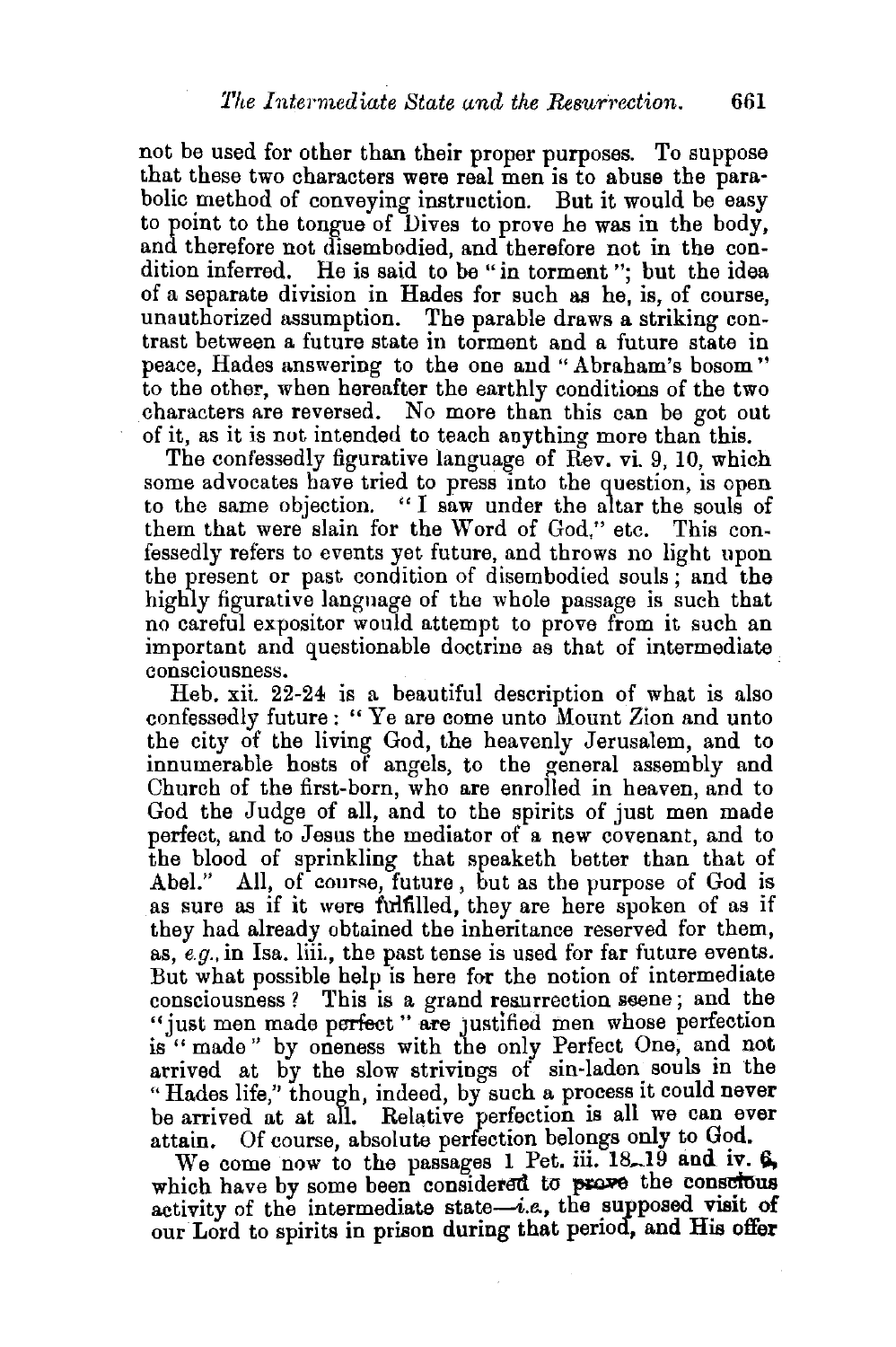to them of those terms of salvation which they had refused in life. From among the several interpretations of these passages which have been suggested, the simplest and most obvious is that to which fewest objections can be made, and which can claim the support of such names as Bishops Hall and Pearson, and Archbishops Seeker and Whately. By these and other authorities the preaching was not addressed to dead, but to living, souls---namely, those on whom Noah, in the spirit of  $\cdot$ Christ, urged in vain repentance and faith, and whose "disobedience *"-i.e.,* unbelief-was the cause of their death and incarceration. They are now dead, and their spirits in prison, but were alive when the pre-incarnate Christ, through Noah, preached to them all the time the Ark was preparing. So in iv. 6 the dead are those now dead, hut who were living when preached to.

It may be asked, What, then, became of the Spirit of the Lord Jesus during the interval between His Death and Resurrection ? He has Himself supplied the answer: "Father, into Thy hands I commend My Spirit." Beyond this we cannot go. But to suppose that during those thirty-six or forty hours He set up in Hades what is substantially a duplicate economy of grace (continuing from Noah's time on to the end), which is to effect the salvation of men who failed in their earthly probation--and all this vast hypothesis based chiefly upon a single disputed passage-is an astounding assumption, probably without a parallel in the history of theological speculation. There is no proof whatever that spirits when in Hades were the subjects of this preaching; but, on the contrary, insuperable difficulties belong to the theory, on which, nevertheless, this towering fabric of perilous inference has been built up. But the passages are confessedly obscure, and have been for centuries disputed. Dr. Salmond, in the fourth edition of his "Immortality," Dr. Wright, in his "Biblical Essays," Dr. Morris and others, have carefully examined the evidence, and arrived at the conclusion briefly here given as presenting fewer difficulties than any other.

Dealing solely with the disembodied state, I need not go at length into the curious case of Samuel, raised, at least in vision, by the Witch of Endor; or into the mysterious glimpse of the saints who arose immediately after Christ's resurrection; or into other instances of persons who were raised, and their bodies revivified by the power of Christ, or those who acted in His name. For not one of these cases supports intermediate consciousness, but the reverse. If Lazarus, for instance, had been actively conscious during those four days in Hades, some reliable hint of what was done there would have crept through to us. But if he was, as the Lord said he was,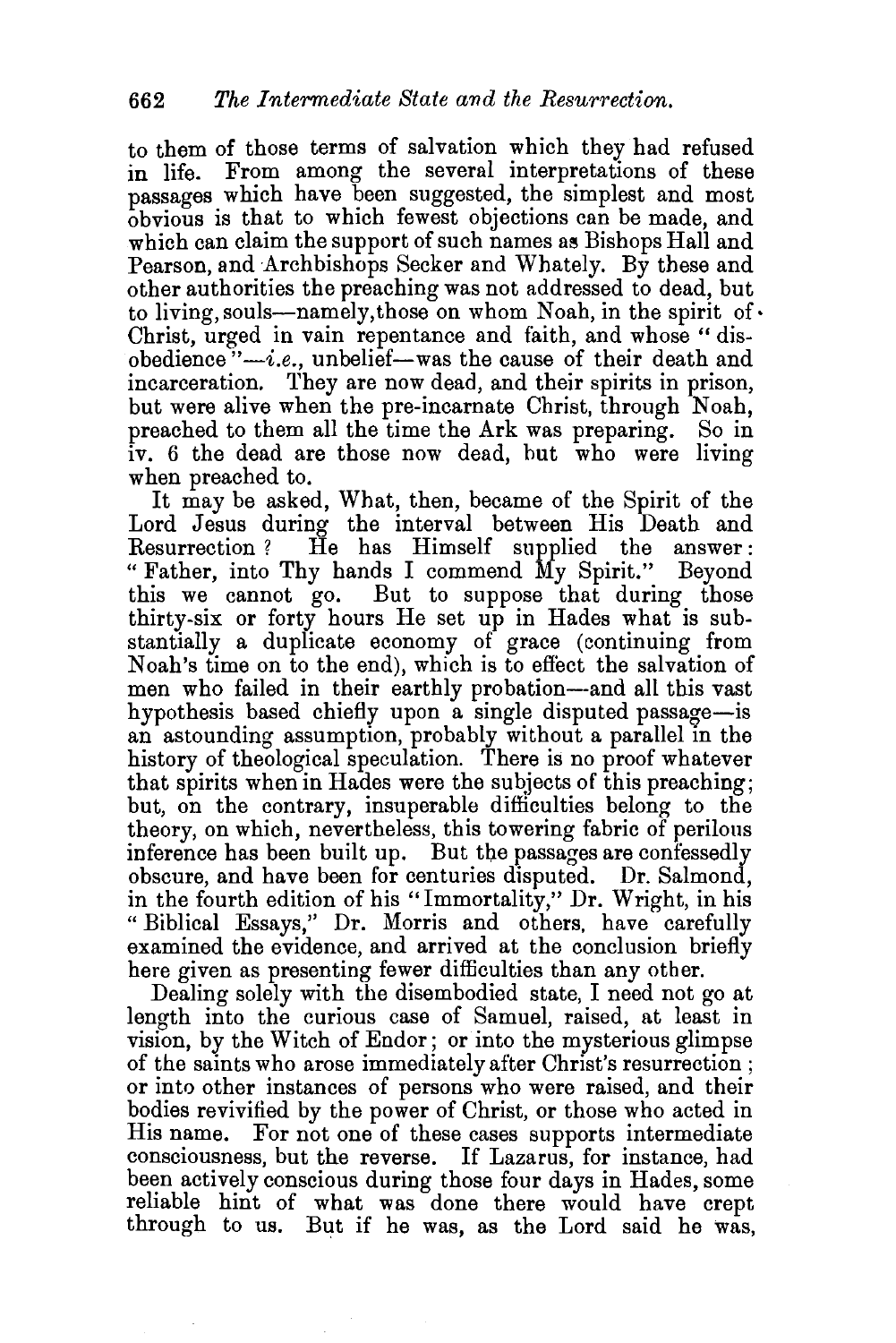" asleep," of course he would know nothing and could tell nothing ; and so of the others.

With collateral speculations, metaphysical or philosophical, the main issue is only indirectly concerned. The question is, Does the Bible, fairly interpreted, sanction intermediate consciousness ? and the only answer to that question  $I$  have been able to find there is that it does not. I have no quarrel with those who think there is sufficient evidence for it, in some of those passages to which I have referred. But taking the whole scope of revelation, and weighing the plain statements which categorically deny it, against the obscure passages which have been supposed to imply it. I cannot come to any other conclusion; and I have delivered my soul by laying before the Christian Church the result of many years of thought and investigation. I do not suppose that warmhearted Christians, who have been all their lives taught otherwise, and have long been accustomed to think of their departed relatives as consciously waiting for them in Hades, and perhaps interceding for them, will readily yield this sacred feeling to the cold arguments of the understanding. This would, perhaps, be more than we have right to demand. Still, truth does ultimately prevail, and there will always be some who have learnt to keep their imagination in subordination to their reason, and to regard with suspicion a cause which is supported less by Scriptural exegesis than by sensational stories and rhetorical appeals. Nothing of value is gained by calling sleep "torpor," or by refusing to attempt to grasp that condition of which sleep is the divinely inspired emblem. And those of us who cannot accept the modern theory of "salvation after death," and " pre-resurrection," are not, therefore, hard and unfeeling. We believe" the Judge of all the earth will do right," and we doubt not will save all who can possibly be saved, including not only myriads of infants, but probably myriads of heathen and quasi-heathen, who have had no real opportunity of accepting salvation in this life, acting on the principle revealed in Rom. ii. 12.

The main reason why it is vitally important to get clear of prevailing mistakes, if they are mistakes, on this subject, is the bearing of it on the central truth of Christianity. If conscious activity exists in the intermediate state, irrespective of the resurrection, the linchpin of our faith is knocked out, and the enemies of Christianity will have little difficulty in proving that there is no necessity for a still future resurrection. But if the Scriptures not only exclude the idea of partial happiness till the resurrection, but inculcate the contrary, then indeed the enemy will not prevail against it. If at death the destiny of each soul is adjudged, and reward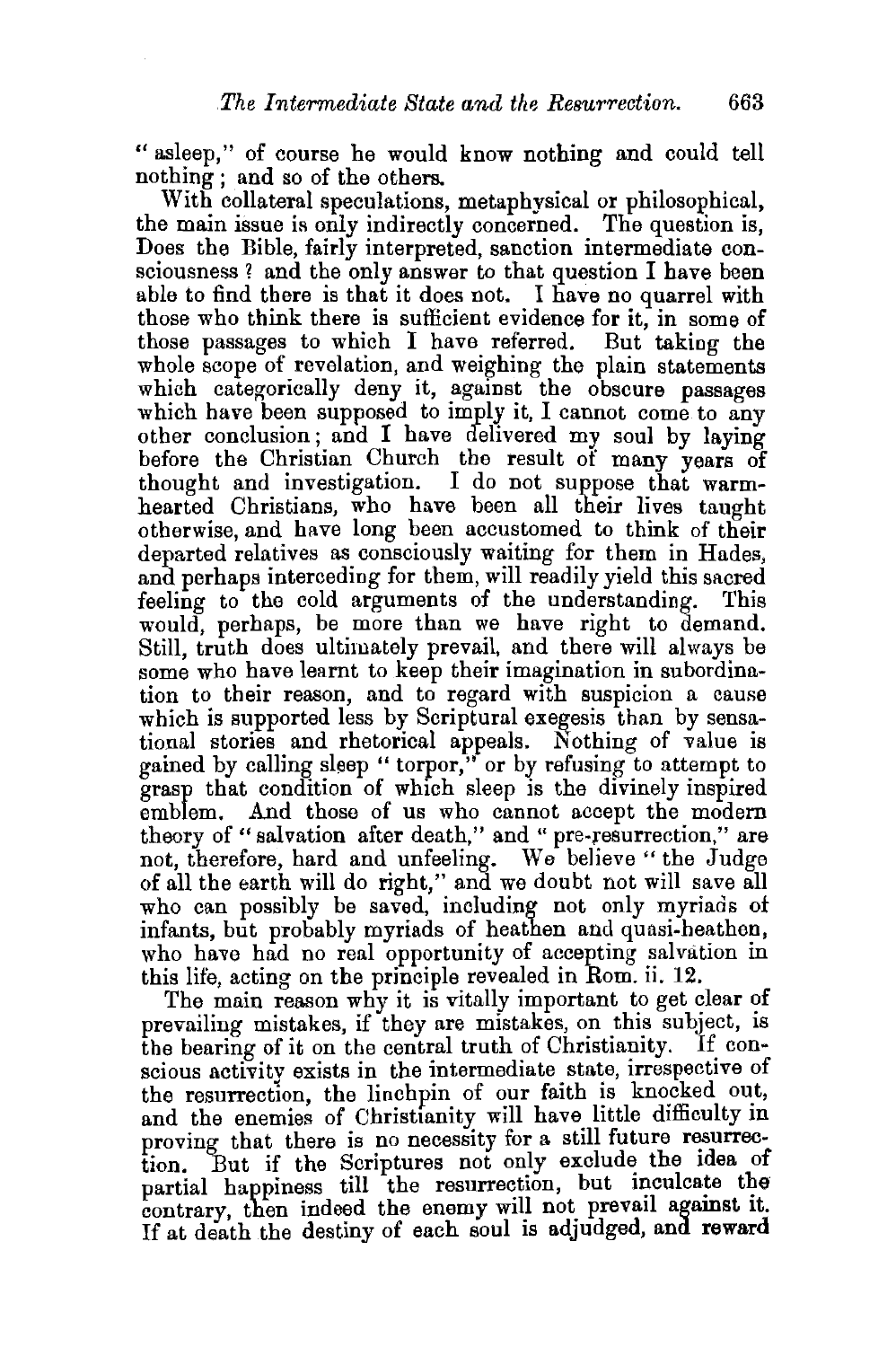and penalty awarded, then the day of judgment is so far forth anticipated by the decisions of what is, by a *petitio principii*, styled the "Hades life."

I am well aware of the difficulty which many minds feel in<br>asping the thought of unconscious existence. On this grasping the thought of unconscious existence. difficulty the whole of the perilous theories of the " Hades life " and its possibilities are built up. But the full significance of the Scriptural expression " sleep," once accepted in its simple and obvious meaning, all difficulty vanishes. That word occurs about twenty times as the inspired description of the state of the soul between death and resurrection; and when the serious and inevitable errors which follow the acceptance of the popular opinion that sleep is not sleep as we know it, are considered, and the danger to the resurrection by the pre-resurrection hope is realized, some much stronger proof is required than can be found in the disputed interpretation of an obscure allusion by St. Peter, set against a long series of passages, directly or indirectly opposed to it.

If the passages supposed to imply the activity of the soul in the intermediate state are capable of a scholarly and reasonable interpretation in an opposite sense, surely ordinary caution would hesitate to adopt a questionable exegesis as the foundation for doctrines which undermine the necessity for believing the Gospel in this life; which put off the great work of salvation into the concealed future, and which teach the virtual resurrection of the soul before the appointed day of the Lord. For these errors, and nothing less than these, are the consequences of the modem theory of the " Hades life," as any study of the popular advocates of consciousness in that

life will show.<br>The peril of this teaching is obvious, remembering the multitudes who desire to put off decision. If a man may hope for an opportunity of seeking salvation in the intermediate state, why should he listen to all the exhortations of prophets and apostles who have declared that this is the time to seek the Lord ?-e.g., Isaiah: "Seek ye the Lord while He may be found, call upon Him while He is near: let the wicked forsake his way, and the unrighteous man his thoughts," etc. If a second probation is to be afforded, the foolish virgins need not be alarmed if the door is shut now, for it will open again in Hades. If there is to be a long period hereafter when men may tum to God with that repentance and faith which they have refused here, then our Lord must have exaggerated the danger of final exclusion by saying: " When once the Master of the house has risen up," etc.; and, "Agree with thine adversary quickly," etc. St. Paul must have been quite mistaken in declaring with so much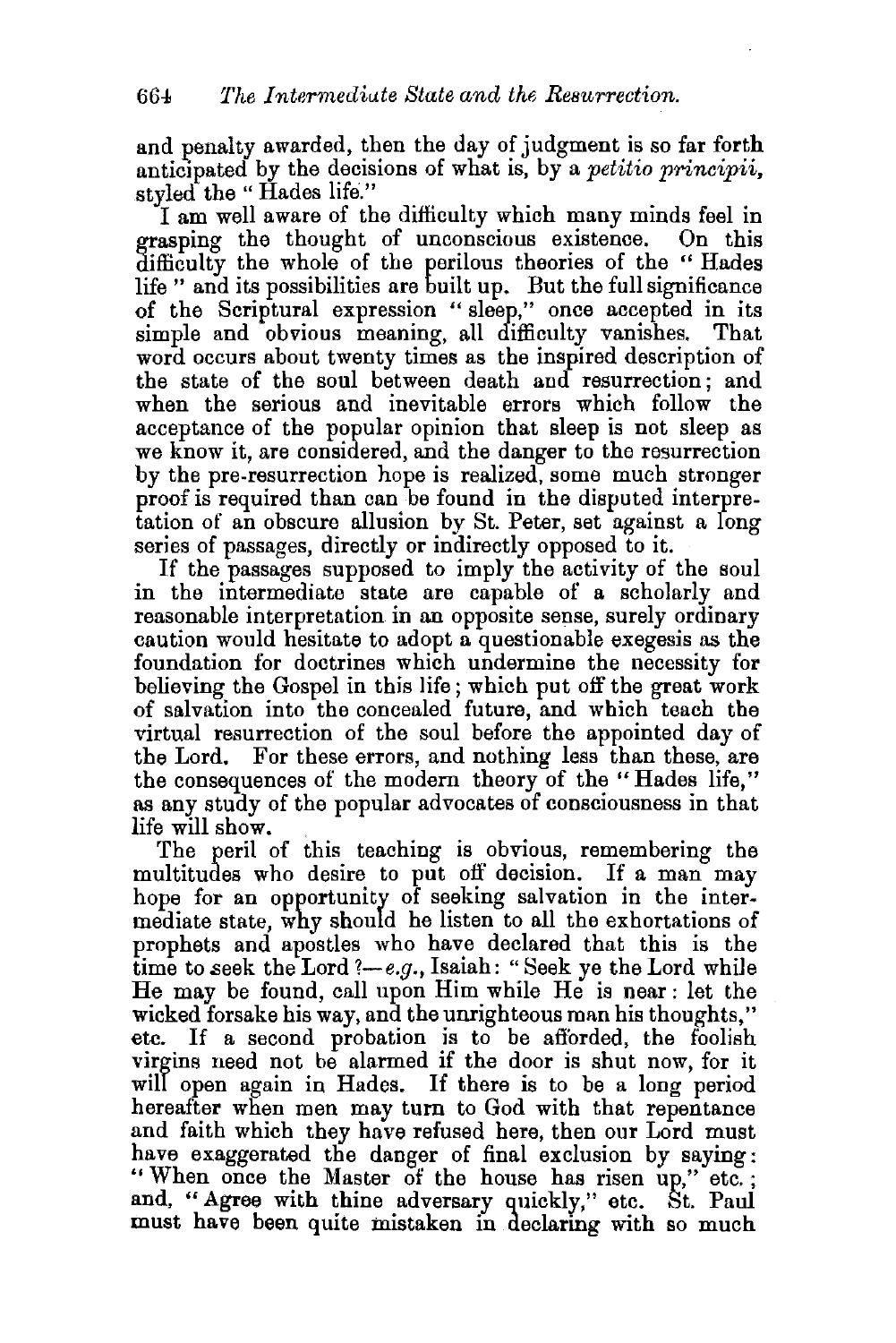emphasis, "Now is the accepted time, now is the day of salvation," begging his readers to consider how impossible would be escape if they neglected so great salvation.

Then, too, our Lord's words in John v. 28-" The hour is coming when all that are in their graves shall hear His voice, and shall come forth; they that have done good, unto the resurrection of life; and they that have done ill, unto the resurrection of judgment "-would be emptied of meaning. The invention of the theory of disembodied consciousness in the fifteenth century1 has introduced the serious errors to which I have referred, but which receive their death-blow as soon as the view is realized, for which Archbishop Whately argued so forcibly, but which some have so much difficulty in apprehending—i.e., the instantaneousness of the passage from death to resurrection. But "it is appointed" ("laid up," R.V.) "to man once to die, and after that" (with no conscious interval) "the judgment" (Heb. ix. 27); and in all Scripture the judgment follows or accompanies the resurrection, never precedes it.

The illustration of the resurrection used by our Lord (John xii. 24), and expanded by St. Paul (1 Cor. xv. 36), is the germination of the corn of wheat. As far as I know, neither Greeks nor Egyptians used any other than entomological illustrations of it. The Greeks portrayed the butterfly on tombs to declare thereby their assurance of a bright hereafter, and the Egyptians the beetle. The Lord draws His illustration only from the vegetable world, possibly because pagan thinkers had mingled much error with their analogies. Recent botanical research has informed us how wonderful the germination of the wheat-corn is, and how instructive is this illustration. For the corn of wheat does die in a very real sense on beginning to germinate in the ground, though the germ of life (or embryo) lives through that death of all other contents of the grain. Sir George King refers me to Anton von Marilaun (edited and translated by F. Oliver Quain, Professor of Botany, London), who gives useful illustrations (vol. ii., pp. 439 and 607 *et al.)* of the marvellous process through which each grain passes in the death of the original corn and the resurrection of the new plant from the undying germ, feeding, till it reaches the soil, on the carefully reserved store of food enclosed in the silicious husk, which will be found empty by the time the new shoot is able to find food in earth and air for its own support. Just as the undying

<sup>&</sup>lt;sup>1</sup> As far as I can learn, this theory was first made an article of faith by the Council of Florence in 1478. Whately's essay was published in 1832.